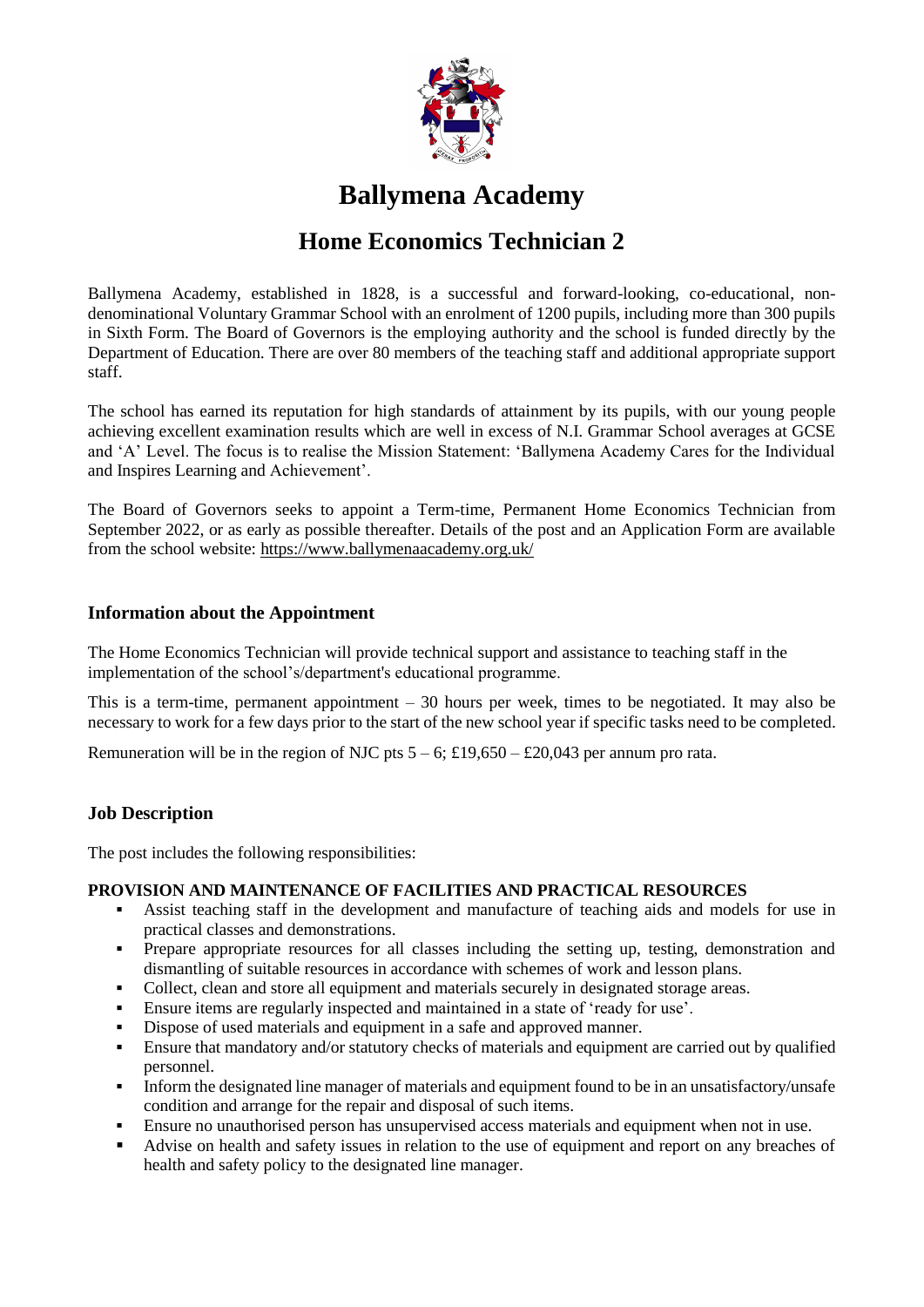### **ADMINISTRATION**

- Develop, maintain and operate all manual and computerised systems associated with the effective management and administration of the Home Economics Department.
- Maintain records and inventories of all departmental resources, materials and consumables, including a register of fixed assets.
- Assist with the ordering, purchasing, receiving, storing and distribution of all departmental resources in line with good practice and the departmental budget.

#### **GENERAL**

- Support all staff in ensuring the general safety and wellbeing of pupils.<br>Assist with evacuation in emergencies
- Assist with evacuation in emergencies.
- Undertake photocopying and word processing as required.<br>■ Provide support to pupils on an individual or group basis w
- Provide support to pupils on an individual or group basis when required.
- **Prepare display materials and equipment for open days/evenings.**
- Assist with hospitality at meetings and functions when required.
- Assist in maintaining high standards of hygiene in all areas within the department on a daily basis kitchens, fridges, freezers and storerooms.
- Undertake daily laundry duties.
- Such other duties as may be assigned within the level of the post.

The Job Description may be subject to amendment or modification from time to time, following consultations with the holder of the post, to meet the changing needs of the school.

## **Criteria for the Appointment**

The person appointed to this post must be able to demonstrate by means of his/her application and, if shortlisted, the responses he/she makes to the questions asked at interview that he/she meets the following criteria.

#### **(a) Essential Criteria:**

#### **Qualifications**

- Minimum GCSE A\*-C in Mathematics and English Language or level 2 equivalent.
- GCSE Grade A\*-C in GCSE Home Economics/Hospitality or other level 2 equivalent.

#### **Skills/Abilities**

- **•** Organisational skills.
- Good interpersonal skills.<br>Ability to work on own in
- Ability to work on own initiative.
- Sound ability in ICT including confident use of Word and Excel.
- Knowledge of HACCP principles and their application in a Home Economics environment.

#### **Personal Qualities**

- Ability and willingness to work as part of a team and contribute to areas beyond the work of the Home Economics department.
- Good record of punctuality and attendance.

#### **(b) Desirable Criteria**:

- Hold a minimum of 'A' level Home Economics/Hospitality grade A\* E.
- Hold a third level qualification in a Home Economics/Hospitality related subject.
- Experience of using Microsoft Word, Excel and email.
- A minimum of 3 months' experience working as a Home Economics Technician in a school.
- A good record of attendance in any previous employment.
- First Aid qualification.
- Access to own car.